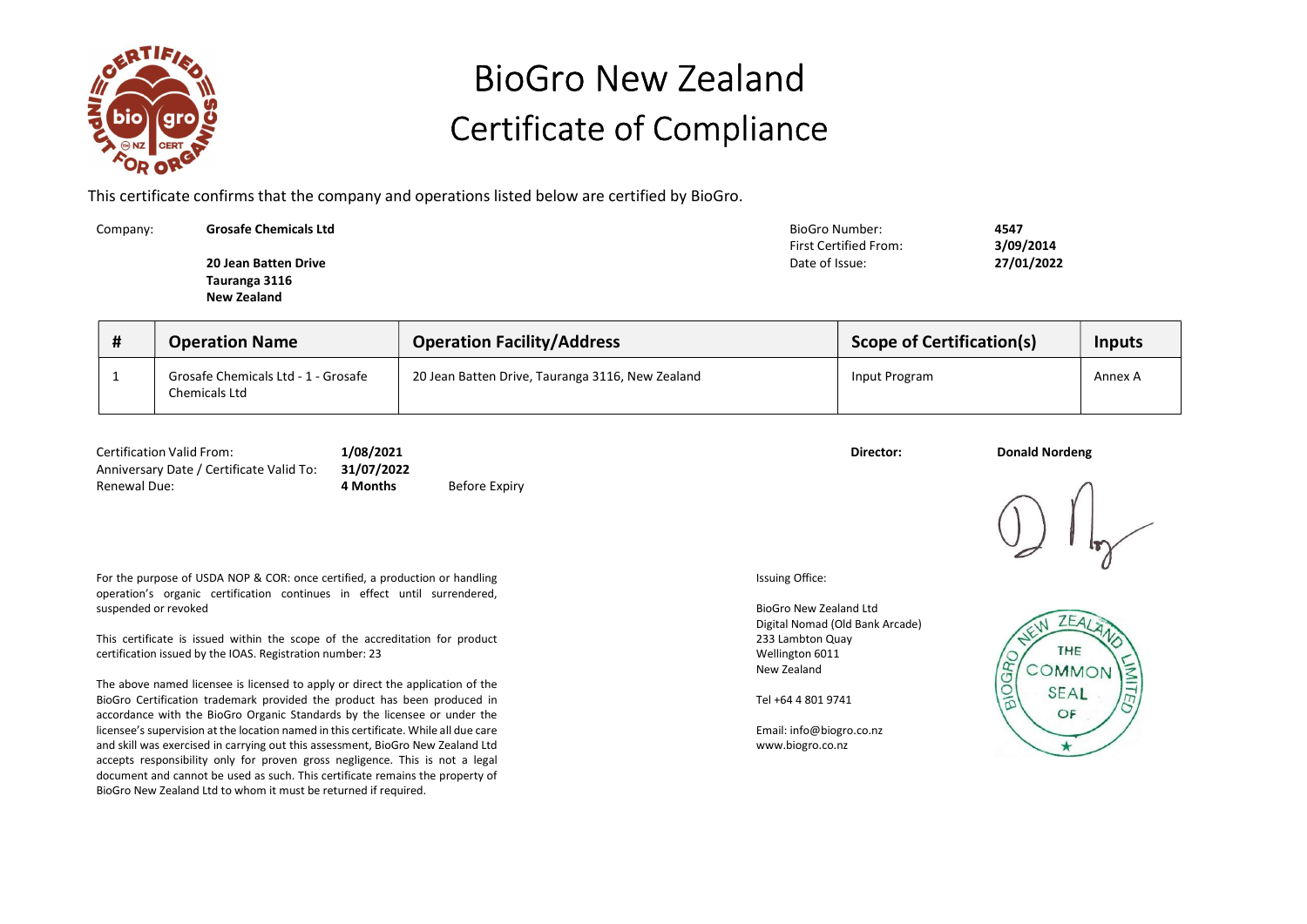

## BioGro New Zealand Annex A

## Inputs Certification Programme

BioGro Number: 4547 Annex to BioGro

Certificate Number:

4547 Grosafe Chemicals Ltd CO1 21-22

This Annex lists the products and services enrolled in BioGro's Input Certification Programme as compliant for use in organic production or food processing and handling under the standards and/or market access programmes as indicated below. This Annex is only valid when used in conjunction with the BioGro New Zealand Certificate of Compliance.

## 1 Grosafe Chemicals Ltd - 1 - Grosafe Chemicals Ltd

| Category               | <b>Brand Name</b>             | Status       | <b>BioGro Organic</b> | <b>IFOAM</b> | MPI OOAP EU  | MPI OOAP UK  | MPI OOAP Switzerland | MPI OOAP Taiwan | USDA NOP     | 3            | <b>Restriction</b>                                                                                                                                                   |
|------------------------|-------------------------------|--------------|-----------------------|--------------|--------------|--------------|----------------------|-----------------|--------------|--------------|----------------------------------------------------------------------------------------------------------------------------------------------------------------------|
| Soil & Plant Nutrition | BioPower <sup>®</sup> Seaweed | P            | ν                     | $\mathcal V$ | $\mathcal V$ | $\mathcal V$ | $\mathcal V$         | $\mathcal V$    | $\mathcal V$ | $\mathcal V$ |                                                                                                                                                                      |
| Crop Management        | Hortcare Lime Sulphur         | $\mathbb{R}$ | $\mathcal V$          | $\mathcal V$ | $\mathcal V$ | $\mathcal V$ | $\mathcal V$         | $\mathcal V$    | $\mathcal V$ | $\gamma$     | For use when biological, cultural or<br>mechanical methods are not<br>sufficient.                                                                                    |
| Crop Management        | Hortcare Sulphur 800 DF       | $\mathbf R$  | $\mathcal V$          | $\mathcal V$ | $\mathcal V$ | $\mathcal V$ | $\mathcal V$         | $\mathcal V$    | $\mathcal V$ | $\gamma$     | Allowed for foliar use only. For use<br>when biological, cultural or<br>mechanical methods are not<br>sufficient.                                                    |
| Crop Management        | Hortcare Copper Hydroxide 300 | $\mathbf R$  | $\mathcal V$          | $\mathcal V$ | $\mathcal V$ | $\mathcal V$ | $\mathcal V$         | $\mathcal V$    | $\mathcal V$ | $\gamma$     | This product is restricted to a<br>maximum of 3kg/Ha/Year of active<br>ingredient. For use when biological,<br>cultural or mechanical methods are<br>not sufficient. |
| Crop Management        | EnSpray 99                    | R            | ν                     | $\mathcal V$ | $\mathcal V$ | $\mathcal V$ | $\mathcal V$         | $\mathcal V$    | $\mathcal V$ | $\gamma$     | For use when biological, cultural or<br>mechanical methods are not<br>sufficient.                                                                                    |
| Soil & Plant Nutrition | <b>NEB</b>                    | P            | $\mathcal V$          | $\mathcal V$ | $\mathcal V$ | $\mathcal V$ | $\mathcal V$         | $\mathcal V$    | $\mathcal V$ | $\mathcal V$ |                                                                                                                                                                      |
| Crop Management        | Free Flo Copper               | R            | $\mathcal V$          | $\mathcal V$ | $\mathcal V$ | $\mathcal V$ | $\mathcal V$         | $\mathcal V$    | $\mathcal V$ | $\gamma$     | This product is restricted to a<br>maximum of 3kg/Ha/Year of active<br>ingredient. For use when biological,<br>cultural or mechanical methods are<br>not sufficient. |

Notes:

IFOAM: accredited by IOAS (International Organic Accredited Service).

MPI OOAP - EU - Ministry for Primary Industries Official Organic Assurance Programme for exports to Europe (EU) in accordance to Article 7 of Regulation (EC) No 1235/2008. MPI OOAP - USDA NOP: Certified to the USDA organic regulations, 7CFR Part 205

MPI OOAP - Taiwan: exporting to Taiwan under the equivalency.

MPI OOAP - Switzerland: exporting to Switzerland under the equivalency.

MPI OOAP - Japan: exporting to Japan under the equivalency.

MPI Technical Rules: Certified to the MPI Technical Rules for Organic Production.

SA Certification Accepted Product: Soil Association Certification Accepted Product.

COR: Canada Organic Regime – CAN. CGSB-32.310-2015 and CAN.CGSB-32.311-2015

BioGro EU: Exporting to Europe (EU) in accordance to the IACB EU standard which is deemed as equivalent to Article 10 of Regulation (EC) No 1235/2008 .

This document has been issued on the basis of Article 29(1) of Regulation (EC) No 834/2007 and of Regulation (EC) No 889/2008. The declared operator has submitted his activities under control, and meets the requirements laid down in the named Regulations. US-Canada Equivalency: Certified to the terms of the US-Canada Organic Equivalency Arrangement. POS: Pacific Organic Standard.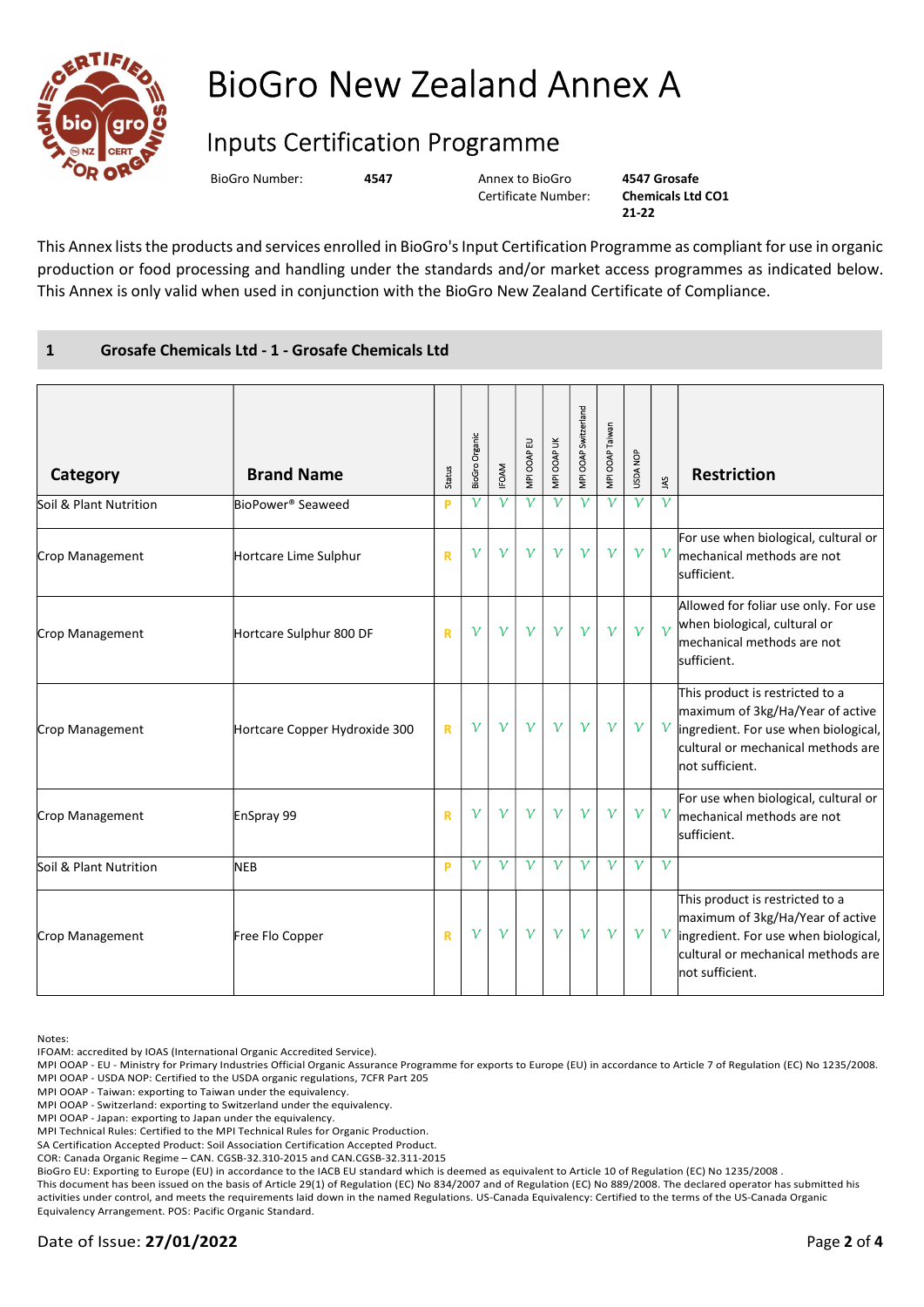| Category               | <b>Brand Name</b>                            | Status       | BioGro Organic | <b>IFOAM</b> | MPI OOAP EU  | MPI OOAP UK  | MPI OOAP Switzerland | MPI OOAP Taiwan | <b>USDA NOP</b> | Š             | <b>Restriction</b>                                                                                                                                                                                                        |
|------------------------|----------------------------------------------|--------------|----------------|--------------|--------------|--------------|----------------------|-----------------|-----------------|---------------|---------------------------------------------------------------------------------------------------------------------------------------------------------------------------------------------------------------------------|
| Crop Management        | Bactur                                       | $\mathbf R$  | $\mathcal V$   |              |              |              |                      |                 |                 |               | For home garden use only. This<br>product cannot be used on any<br>BioGro certified organic crop<br>destined for, and/or to be used as<br>an ingredient in a processed<br>product destined for organic export<br>markets  |
| Crop Management        | InocBloc Organic Prune 'n' Paste             | P            | $\mathcal V$   | $\mathcal V$ | ν            | $\mathcal V$ | $\mathcal V$         | $\mathcal V$    | $\mathcal V$    | $\mathcal V$  |                                                                                                                                                                                                                           |
| Soil & Plant Nutrition | BioPower Liquid Seaweed Extract              | P            | $\mathcal V$   | $\mathcal V$ | ν            | $\mathcal V$ | $\mathcal V$         | $\mathcal V$    | ν               | $\mathcal V$  |                                                                                                                                                                                                                           |
| Crop Management        | Organic EnSpray 99 Insect Oil                | $\mathbf R$  | $\mathcal V$   |              |              |              |                      |                 |                 |               | For home garden use only. This<br>product cannot be used on any<br>BioGro certified organic crop<br>destined for, and/or to be used as<br>an ingredient in a processed<br>product destined for organic export<br>markets. |
| Soil & Plant Nutrition | Organic Root Gro                             | P            | $\mathcal V$   | $\mathcal V$ | $\mathcal V$ | $\mathcal V$ | $\mathcal V$         | $\mathcal V$    | $\mathcal V$    | $\mathcal V$  |                                                                                                                                                                                                                           |
| Soil & Plant Nutrition | BioPower Fertiliser (Organic) /<br>OceanFert | P            | $\mathcal V$   | $\mathcal V$ | $\mathcal V$ | $\mathcal V$ | $\mathcal V$         | $\mathcal V$    | $\mathcal V$    | $\gamma$      |                                                                                                                                                                                                                           |
| Crop Management        | <b>ECOSPREAD</b>                             | $\mathbf R$  | $\mathcal V$   | $\mathcal V$ | $\mathcal V$ | $\mathcal V$ | $\mathcal V$         | $\mathcal V$    | $\mathcal V$    | $\mathcal{V}$ | Only for use as an adjuvant with<br>BioGro approved active pesticides.                                                                                                                                                    |
| Crop Management        | Hortcare Spinosad SC                         | $\mathbf R$  | $\mathcal V$   | $\mathcal V$ | $\mathcal V$ | $\mathcal V$ | $\mathcal V$         | $\mathcal V$    | $\gamma$        | $\mathcal V$  | For use when biological, cultural or<br>mechanical methods are not<br>sufficient.                                                                                                                                         |
| Crop Management        | BioNeem                                      | $\mathbf R$  | $\mathcal V$   |              |              |              |                      |                 |                 |               | For home garden use only. This<br>product cannot be used on any<br>BioGro certified organic crop<br>destined for, and/or to be used as<br>an ingredient in a processed<br>product destined for organic export<br>markets. |
| Crop Management        | BioSpread                                    | $\mathbf R$  | $\gamma$       | $\gamma$     | $\gamma$     | $\gamma$     | $\mathcal V$         | $\mathcal V$    | $\gamma$        | $\mathcal{V}$ | Only for use as an adjuvant with<br>BioGro approved active pesticides.                                                                                                                                                    |
| Crop Management        | OptiCover <sup>®</sup> BIO                   | $\mathsf{R}$ | $\mathcal V$   | $\mathcal V$ | $\gamma$     | $\gamma$     | $\mathcal V$         | $\gamma$        | $\gamma$        | $\mathcal{V}$ | Only for use as an adjuvant with<br>BioGro approved active pesticides.                                                                                                                                                    |

Notes:

IFOAM: accredited by IOAS (International Organic Accredited Service).

MPI OOAP - EU - Ministry for Primary Industries Official Organic Assurance Programme for exports to Europe (EU) in accordance to Article 7 of Regulation (EC) No 1235/2008. MPI OOAP - USDA NOP: Certified to the USDA organic regulations, 7CFR Part 205

MPI OOAP - Taiwan: exporting to Taiwan under the equivalency.

MPI OOAP - Switzerland: exporting to Switzerland under the equivalency.

MPI OOAP - Japan: exporting to Japan under the equivalency.

MPI Technical Rules: Certified to the MPI Technical Rules for Organic Production.

SA Certification Accepted Product: Soil Association Certification Accepted Product.

COR: Canada Organic Regime – CAN. CGSB-32.310-2015 and CAN.CGSB-32.311-2015

BioGro EU: Exporting to Europe (EU) in accordance to the IACB EU standard which is deemed as equivalent to Article 10 of Regulation (EC) No 1235/2008 .

This document has been issued on the basis of Article 29(1) of Regulation (EC) No 834/2007 and of Regulation (EC) No 889/2008. The declared operator has submitted his activities under control, and meets the requirements laid down in the named Regulations. US-Canada Equivalency: Certified to the terms of the US-Canada Organic Equivalency Arrangement. POS: Pacific Organic Standard.